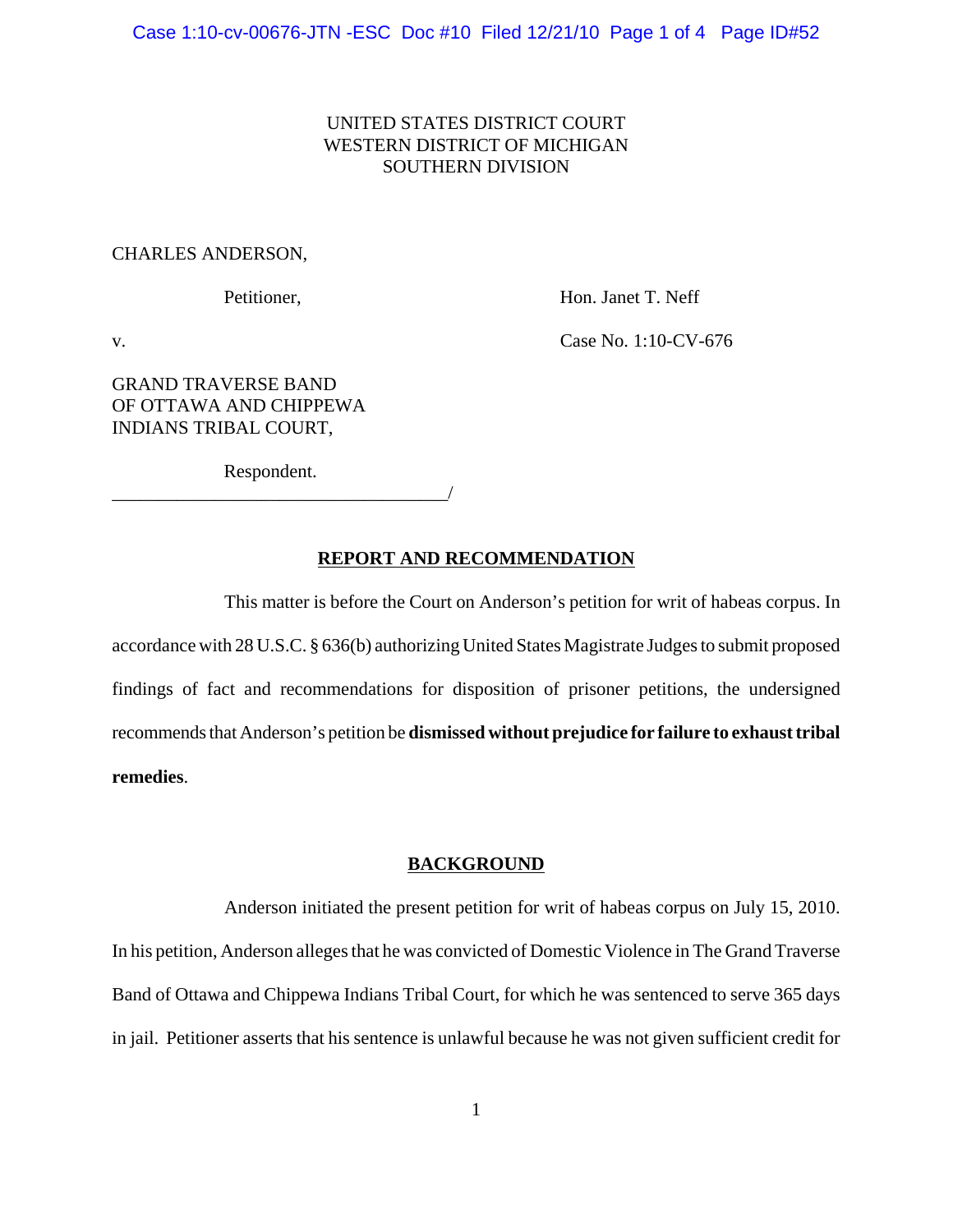## Case 1:10-cv-00676-JTN -ESC Doc #10 Filed 12/21/10 Page 2 of 4 Page ID#53

time served prior to the imposition of his sentence. Petitioner also asserts numerous other challenges to his conviction, including that his rights to a speedy trial and to a jury trial were violated. On September 24, 2010, Respondent moved to dismiss Anderson's petition on the ground that Anderson has failed to first exhaust his remedies in tribal court. Petitioner has not responded to Respondent's motion. For the reasons discussed below, the undersigned recommends that Respondent's motion be granted and Anderson's petition be dismissed without prejudice.

### **ANALYSIS**

The Indian Civil Rights Act provides, in part, that "[t]he privilege of the writ of habeas corpus shall be available to any person, in a court of the United States, to test the legality of his detention by order of an Indian tribe." 25 U.S.C. § 1303. It has long been recognized, however, that "as a matter of comity, tribal remedies must ordinarily be exhausted before a claim is asserted in federal court under the Indian Civil Rights Act." *LaVallie v. Turtle Mountain Tribal Court*, 2006 WL 3498559 at \*3 (D.N.D., Dec. 1, 2006) (citations omitted); *see also*, *LacVieux Desert Band of Lake Superior Chippewa Indians Tribal Council v. Lac Vieux Desert Band of Lake Superior Indians Tribal Court*, 2010 WL 3909957 at \*1 (W.D. Mich., Sept. 14, 2010) (same).

This exhaustion requirement, however, is "not inflexible." *LaVallie*, 2006 WL 3498559 at \*3; *LacVieux Desert Band of Lake Superior Chippewa Indians Tribal Council*, 2010 WL 3909957 at \*1. Accordingly, "exhaustion of tribal remedies may not be required when 'where an assertion of tribal jurisdiction is motivated by a desire to harass or is conducted in bad faith, or where the action is patently violative of express jurisdictional prohibitions, or where exhaustion would be futile because of the lack of an adequate opportunity to challenge the court's jurisdiction.'"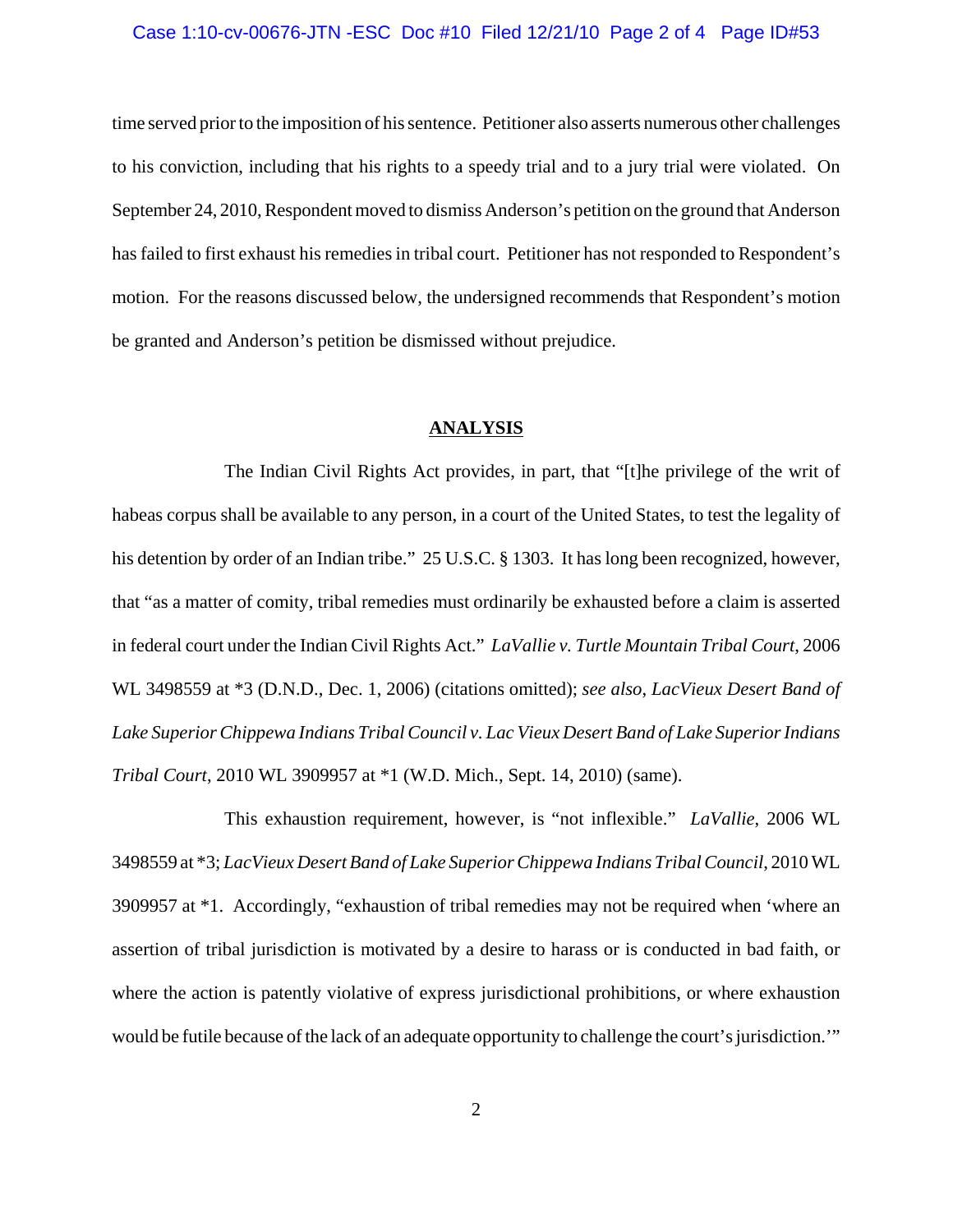### Case 1:10-cv-00676-JTN -ESC Doc #10 Filed 12/21/10 Page 3 of 4 Page ID#54

*LaVallie*, 2006 WL 3498559 at \*3 (quoting *National Farmers Union Ins. Cos. v. Crow Tribe*, 471 U.S. 845, 857 n.21 (1985)).

In support of its motion to dismiss, Respondent has submitted evidence that Petitioner has appealed the conviction that forms the basis for the present action and that Petitioner's appeal is presently pending before The Grand Traverse Band of Ottawa and Chippewa Indians Tribal Court. (Dkt. #7, 9). Petitioner has failed to respond to Respondent's motion to dismiss or otherwise challenge this evidence. Petitioner has not argued that Respondent is acting in bad faith, that exhausting his tribal remedies would be futile, or that there exists any other basis for disregarding the general rule that Petitioner must first exhaust his tribal remedies before seeking relief in federal district court. The Court likewise discerns no basis to deviate from the general exhaustion rule articulated above.

Accordingly, the undersigned recommends that Respondent's motion be granted and Anderson's petition for writ of habeas corpus be dismissed without prejudice for failure to exhaust tribal remedies.

#### **CONCLUSION**

For the reasons articulated herein, the undersigned recommends that Anderson's petition for writ of habeas corpus be dismissed without prejudice for failure to exhaust tribal remedies.

OBJECTIONS to this Report and Recommendation must be filed with the Clerk of Court within 14 days of the date of service of this notice. 28 U.S.C. § 636(b)(1)(C). Failure to file